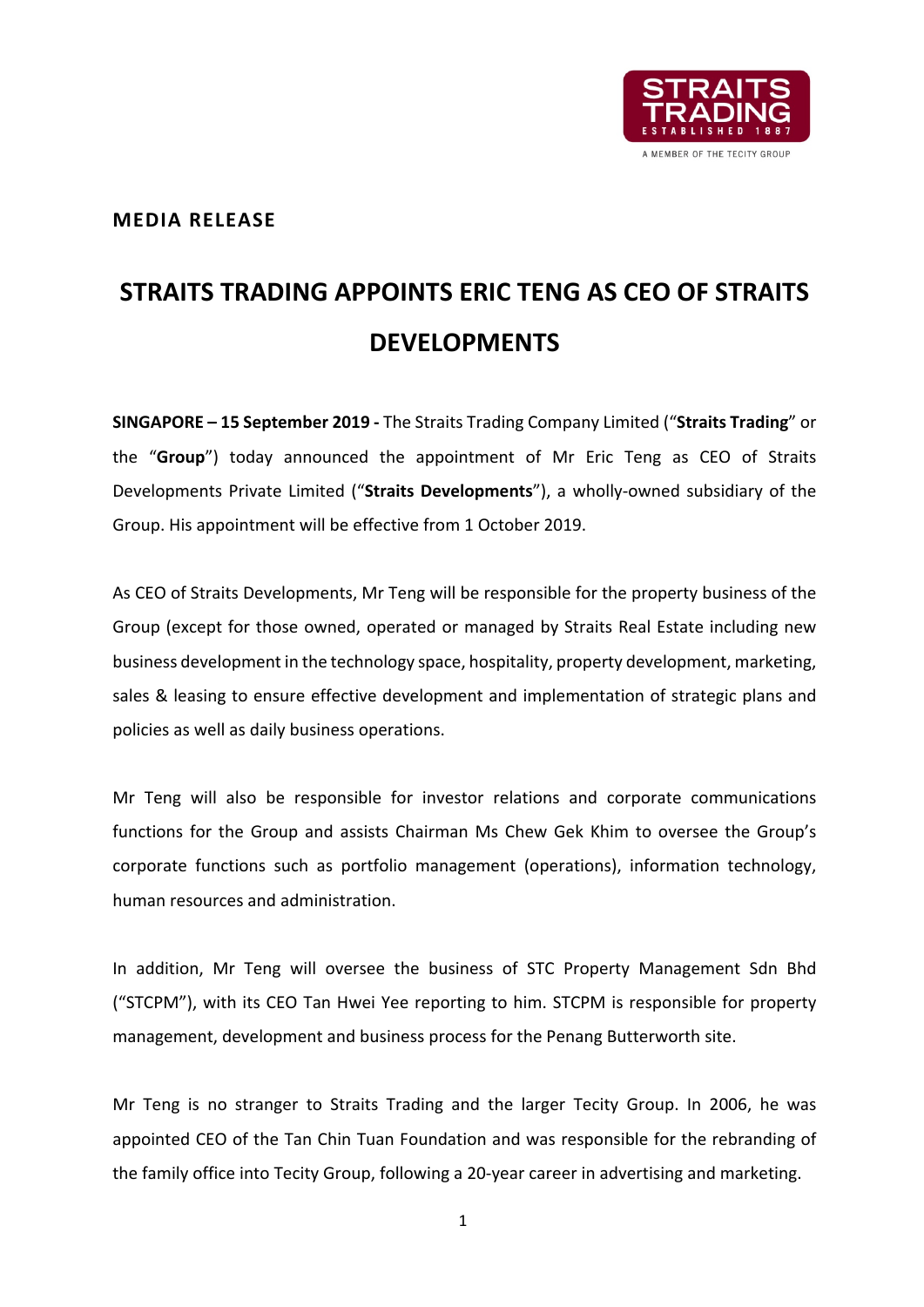From 2010 to 2013, he served as CEO of the Group's property division and was concurrently CEO of the Hospitality Division from 2011 to 2013. In 2014, he was re-designated as Advisor in the Chairman's Office where he assisted in the execution of special projects.

Since January 2016, Mr Teng has been CEO and Executive Director at Mainboard-listed Heeton Holdings Limited ("**Heeton**"). Under his leadership, Heeton expanded its hospitality portfolio to 12 operating hotels across the United Kingdom, Japan and Thailand, as well as an ongoing development in Bhutan, while continuing to participate in select residential development projects in Singapore. He will be stepping down as CEO and Executive Director on 1 October 2019 but will remain on the Board of Directors as a Non-Executive, Non- Independent Director.



*Mr Eric Teng*

## **About The Straits Trading Company Limited**

Incorporated in 1887, The Straits Trading Company Limited is an investment company with stakes in real estate, hospitality, resources and investments that span the Asia Pacific region. It owns an 89.5% stake in Straits Real Estate, a co-investment vehicle that seeks out real estate related investments & opportunities globally. It also owns a 20.95% stake in ARA Asset Management Limited, a premier global integrated real assets fund manager, and has a 30% interest in Far East Hospitality Holdings, a premier hospitality assets owner and operator. Straits Trading also engages in tin mining and smelting through its 54.8%-owned subsidiary, Malaysia Smelting Corporation Berhad that is dual listed on Bursa Malaysia and SGX-ST.